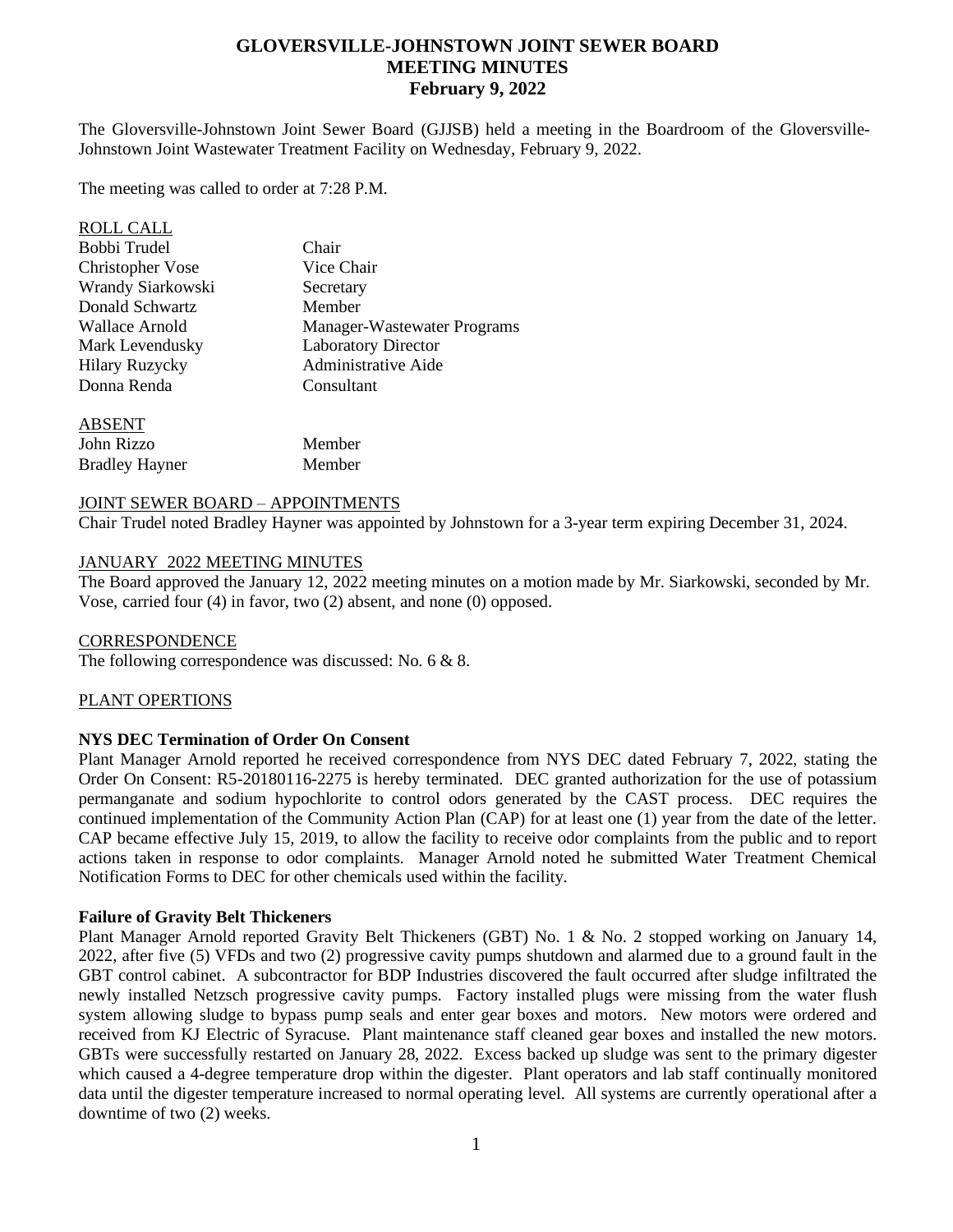### **National Grid Power Purchase Agreement – Amendment No. 3**

Plant Manager Arnold reported National Grid proposes one substantive change to Power Purchase Agreement No. 1824 between National Grid and Gloversville-Johnstown Joint Wastewater Treatment Facility. The change is a deletion of the current term and substitution of a five (5) year term. On a motion made by Mr. Siarkowski, seconded by Mr. Vose, carried four (4) in favor, two (2) absent, and none (0) opposed, the Board authorized Chair Trudel to execute Amendment No. 3 of Power Purchase Agreement No. 1824 between National Grid and Gloversville-Johnstown Joint Wastewater Treatment Facility, including an amendment deleting the current term and substituting a five (5) year term through April 30, 2027.

# **COVID-19 Wastewater Testing Analytical Report**

Plant Manager Arnold reported the facility is providing wastewater samples to Quadrant Viral Testing LLC laboratory in Syracuse for a COVID-19 tracing study through Quadrant Biosciences Inc. Once a week, for eight (8) weeks, a 24-hour composite sample of the plant's influent wastewater is provided for testing. Analytical reports from February 1 & February 8, 2022, both indicate active transmission of quantifiable COVID-19 in the plant's influent wastewater samples.

# **Annual Report Presentation**

Plant Manager Arnold presented the 2021 Annual Report highlighting significant projects completed at the facility during 2021. Copies of the report were distributed to those present. Additional copies will be sent to Gloversville and Johnstown city officials, state officials, and GJJSB legal counsel. The report will also be posted on the facility's website.

# INDUSTRIAL COMPLIANCE

### **Semiannual Pretreatment Report**

Laboratory Director Levendusky reported the Semiannual Pretreatment Report was submitted to EPA listing industrial compliance program activities from July 1, 2021 to December 31, 2021. No industries were listed in significant non-compliance during this period.

# **Sewer Bill Protest – 167 Bleecker Street, Gloversville**

Consultant Renda reviewed a request for sewer bill adjustment for excess water usage for property located at 167 Bleecker Street in Gloversville. On a motion made by Mr. Siarkowski, seconded by Mr. Vose, carried four (4) in favor, two (2) absent, and none (0) opposed, the Board denied a credit since it is unclear what caused the excess water usage.

#### **Sewer Bill Protest – 106 Grand Street, Gloversville**

Consultant Renda reviewed a request for sewer bill adjustment for excess water usage for property located at 106 Grand Street in Gloversville. Plant Manager Arnold conducted an inspection of the premises. On a motion made by Mr. Siarkowski, seconded by Mr. Vose, carried four (4) in favor, two (2) absent, and none (0) opposed, the Board approved a credit of \$64.90 since the water did not enter the sewer system to be treated.

#### **ATTACHMENTS**

Wastewater Programs Report, Annual Trends/Comparison Report, and 2022 O&M Expenditure Reports were reviewed per Attachments No. 1, 2, & 3.

O&M purchase orders and disbursement sheets totaling \$167,319.22 were approved for payment on a motion made by Mr. Siarkowski, seconded by Mr. Schwartz, carried four (4) in favor, two (2) absent, and none (0) opposed.